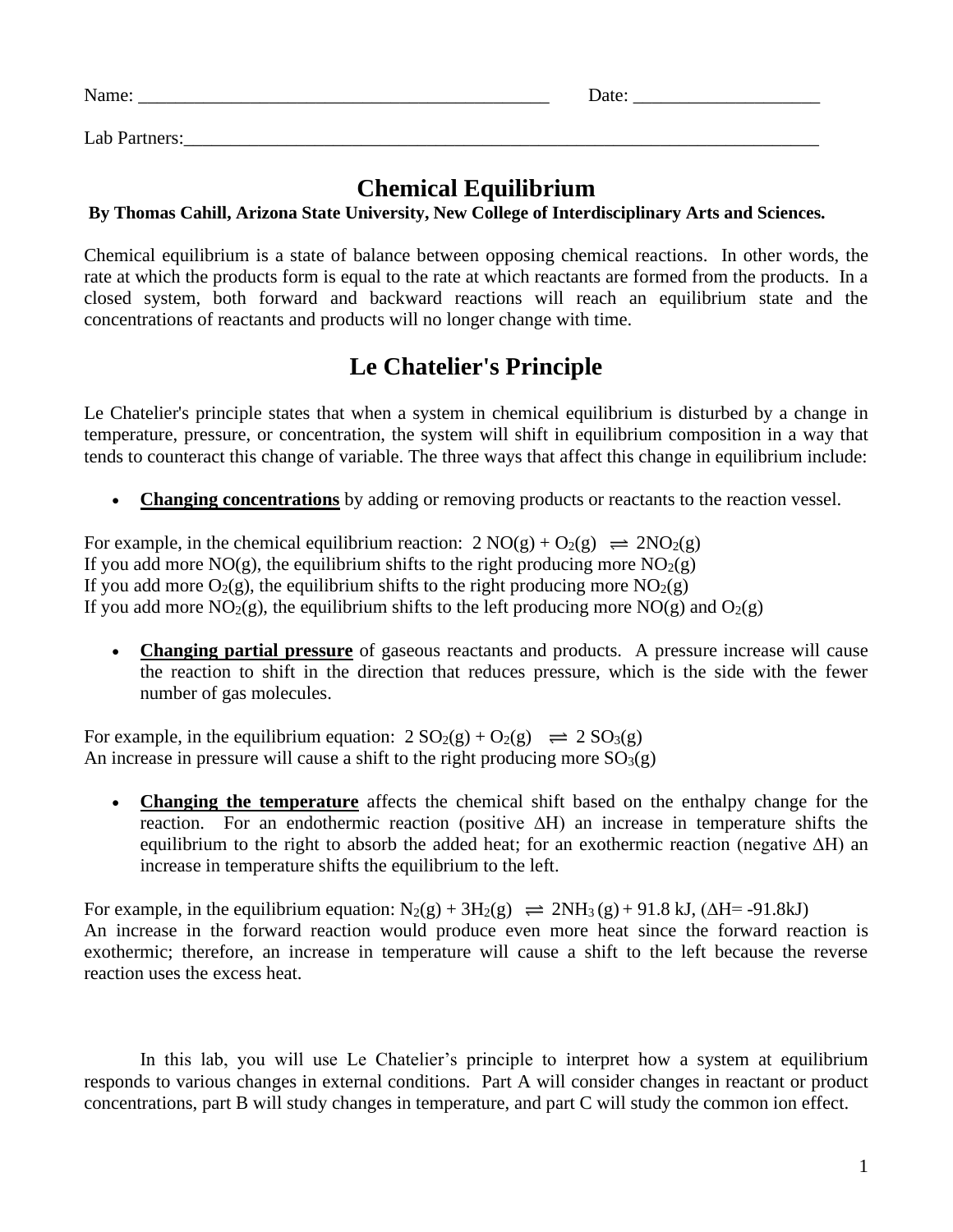## **Part A – Concentration Changes**

### **Materials**

15mL test tubes,  $w / \text{caps}$  (8) and rack 1 M Fe(NO3)<sub>3</sub> 1 M KSCN Vortex 100mL graduated cylinder 0.1 M AgNO<sub>3</sub> 12M HCl 10mL graduated cylinder 0.1 M Na<sub>3</sub>PO<sub>4</sub> NaF  $250$ mL beaker 0.1 M Na<sub>2</sub>C<sub>2</sub>O<sub>4</sub> Vortex **Procedure**

## **Skip the grayed procedure for the online labs**

Prepare an equilibrium system for the following reaction and study the response of this system to various concentration changes.

$$
Fe^{3+} (aq) + SCN^{-} (aq) \quad \rightleftharpoons \quad FeSCN^{2+} (aq)
$$
\n
$$
(deep red complex)
$$

- 1. Wear gloves for this experiment! Go to<https://www.public.asu.edu/~jhwang43/> Click on "General Chemistry II Laboratory Exercises, By Thomas Cahill" Click on "Lab3: Chemical Equilibrium" Click on "Concentration Changes"
- 2. Add 100mL DI H2O into a clean 250ml beaker, by clicking on "**Click to Add 100 mL DI H2O**"
- 3. Add 1mL of 1M KSCN and 1mL of 1M  $Fe(NO<sub>3</sub>)<sub>3</sub>$  to the H<sub>2</sub>O, by clicking on "**Click to Add 1 mL 1M KSCN**" and by clicking on "**Click to Add 1 mL 1M FE(NO3)3. Use this SOliution to fill the 8 test tubes on the right**"
- 4. Use a glass stirring rod to mix the solution.

**When adding reagents with a dropper or pipet, be careful not to let the tip of the dropper touch the test tube or the solution inside the tube, as this will contaminate the reagent.** 

- 5. Obtain 8 test tubes and label them #1-8 with label tape. DO NOT write directly on the test tubes!
- 6. Add about 10mL of the prepared solution to each test tube.
- 7. Keep test tube #1 as a control and add the following reagents into test tubes 2 through 8:

#1 – Control test tube, click to add the equilibrium mixture by click on **"Click to Add Aqueous KSCN and FE(NO3)3 Solution Mix Prepare on the Left Column. This is the Control Don't Add Anything Else".**

#2 – Add 1mL 1M Fe(NO3)3 **"Click to Add Aqueous KSCN and FE(NO3)3 Solution Mix". Then "Click to Add 1 mL 1M Fe(NO3)3".**

#3 – Add 1mL 1M KSCN **"Click to Add Aqueous KSCN and FE(NO3)3 Solution Mix". Then "Click to Add 1 mL 1M KSCN".**

#4 – Add 20 drops 0.1M AgNO3. **"Click to Add Aqueous KSCN and FE(NO3)3 Solution**  Mix". Then "Click to Add 20 drops 0.1M AgNO3". The silver ions will form a AgSCN complex.

#5 – Add 1mL 12M HCl (in the HOOD). **"Click to Add Aqueous KSCN and FE(NO3)3 Solution Mix". Then "Click to Add 1 mL 12M HCl".** The chloride ions form a FeCl<sub>4</sub><sup>-</sup> complex.

#6 – Add 10 drops 0.1M Na3PO4. **"Click to Add Aqueous KSCN and FE(NO3)3 Solution**  Mix". Then "Click to Add 10 drops 0.1M Na3PO4". The phosphate forms a FePO<sub>4</sub> precipitate with iron.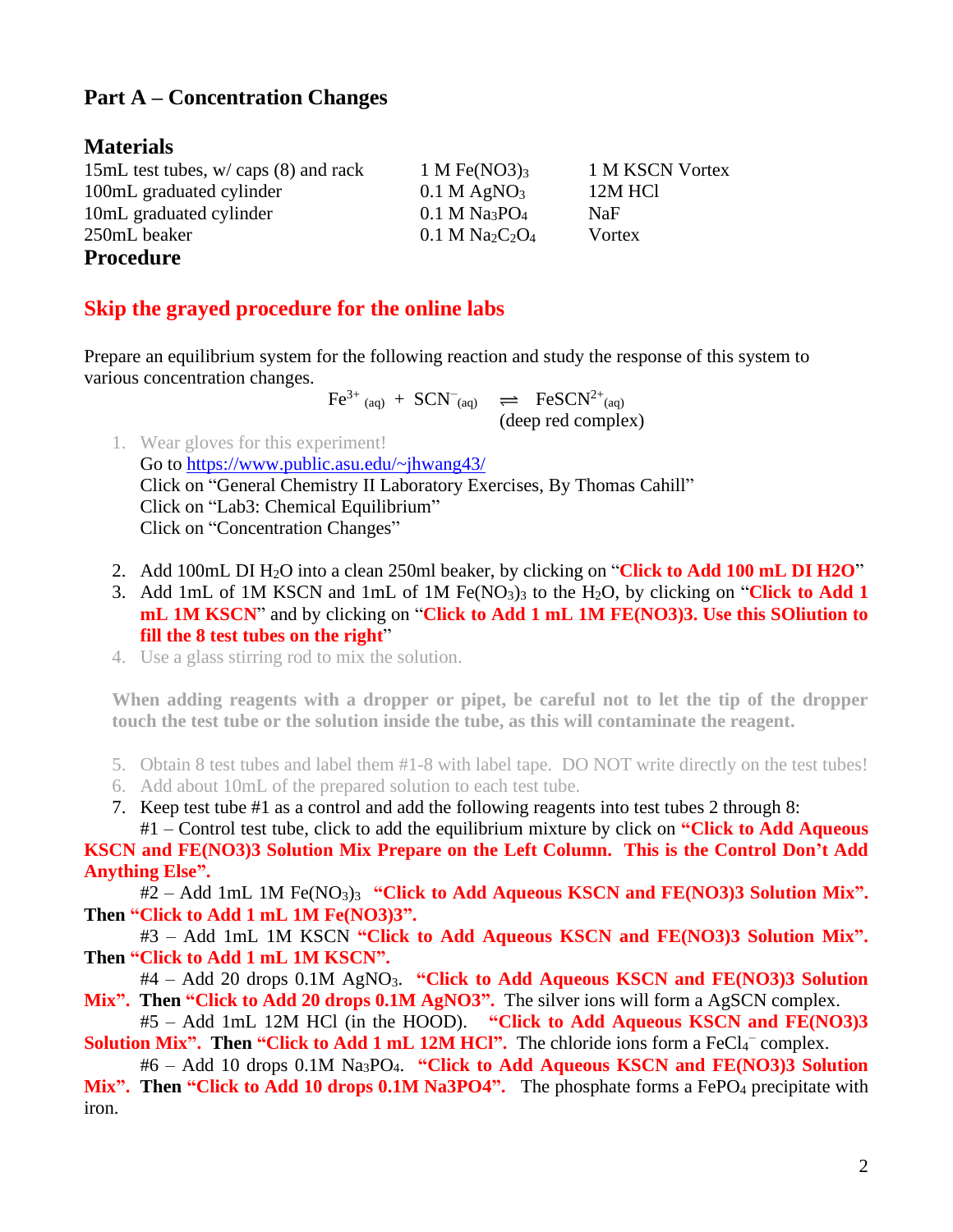#7 – Add 10 drops 0.1M Na2C2O4. **"Click to Add Aqueous KSCN and FE(NO3)3 Solution Mix".** Then "Click to Add 10 drops  $0.1M$  Na2C2O4". The oxalate forms a Fe(C<sub>2</sub>O<sub>4</sub>)<sub>3</sub><sup>3–</sup> complex.

#8 – Add several crystals NaF. **"Click to Add Aqueous KSCN and FE(NO3)3 Solution Mix".**  Then "Click to Add several crystals NaF". The fluoride forms a FeF<sub>6</sub><sup>3−</sup> complex. The NaF dissolves slowly, so mix the solution a few minutes after adding the crystals by 1) capping the test tube and using the Vortex, or 2) using a disposal pipet to pump the solution up/down to mix it in the test tube.

- 8. Add 10 mL of the prepared solution to a separate test tube and save for Part B of the lab.
- 9. Compare the color intensity of each test tube to that of the control (#1) and record your observations on the data sheet. Explain the results in terms of Le Chatelier's Principle. For example, did the reaction shift right to form more  $FeSCN<sup>2+</sup>$  or shift left to form more of the reactants? Explain why in terms of increasing or decreasing concentrations.
- 10. Explain your observations and write the net ionic equations of any reactions (complex or precipitate formation) that occurred.
- 11. Dispose of all chemical waste in the container in the HOOD and clean the test tubes well w/DI water. The test tubes will be reused by the next lab group.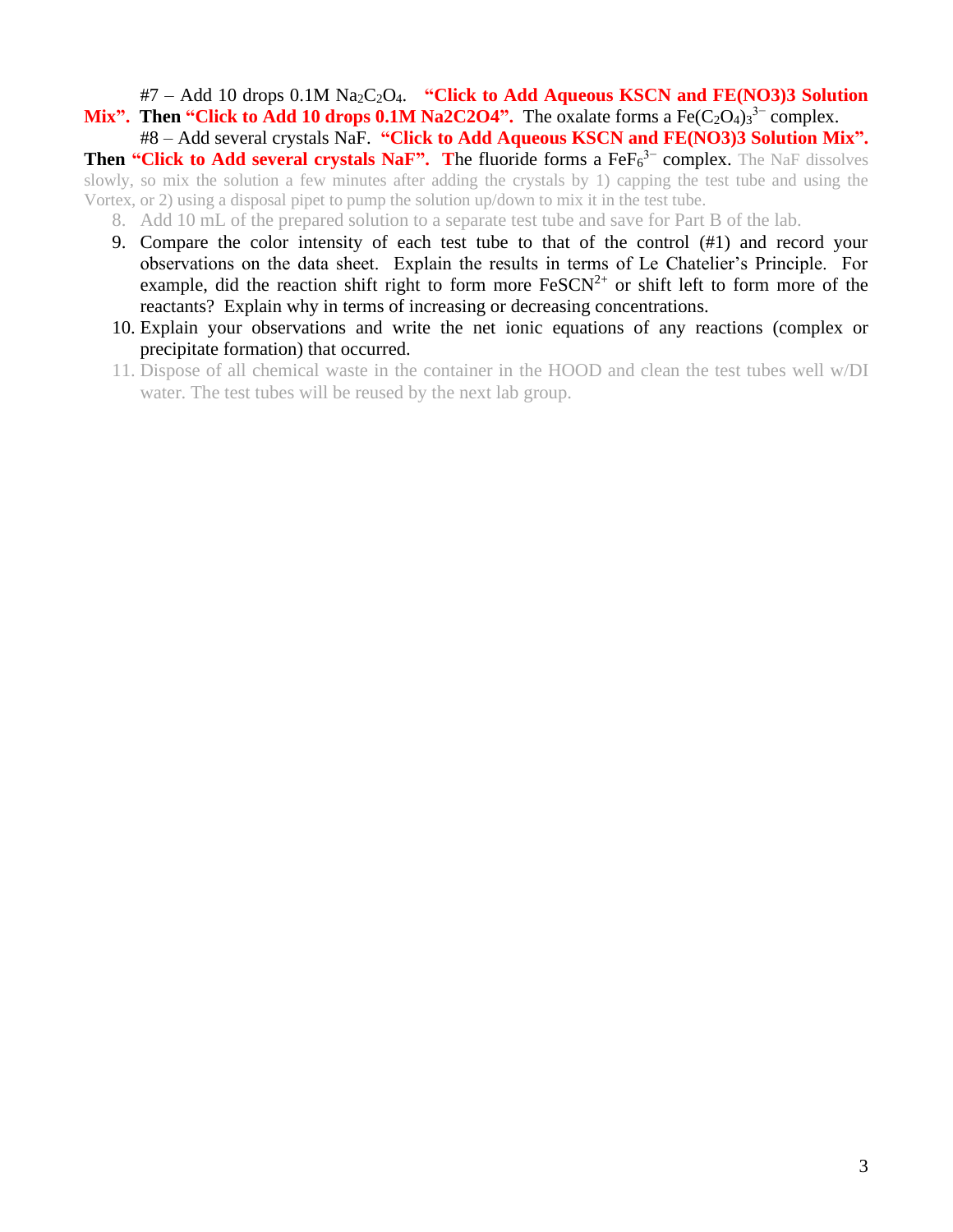## **Part B – Temperature Changes**

#### **Materials**

Nitrogen dioxide equilibrium tubes Cobalt chloride equilibrium tubes Hot water bath on hot plate in fume hood Ice bath in beaker in fume hood

### **Procedure**

- Consider the following reaction:  $N_2O_{4(g)} \rightleftharpoons 2NO_{2(g)}$  (Colorless) (Brown) Go to<https://www.public.asu.edu/~jhwang43/> Click on "General Chemistry II Laboratory Exercises, By Thomas Cahill" Click on "Lab3: Chemical Equilibrium" Click on "Temperature Changes"
- 1. There are three nitrogen dioxide equilibrium tubes, each in a hot water bath, an ice bath, and one at room temperature set up in the fume hood.
- 2. One of the tubes is labeled as the room temperature control so you can compare it to the two remaining tubes. Observe the nitrogen dioxide tube in the ice bath. Use a white piece of paper, or paper towel, as the background in order to view the differences easily.
- 3. Next, observe the other tube in the hot water bath and record your observations on the data sheet. Use a white piece of paper as the background in order to view color differences easily.

\_\_\_\_\_\_\_\_\_\_\_\_\_\_\_\_\_\_\_\_\_\_\_\_\_\_\_\_\_\_\_\_\_\_\_\_\_\_\_\_\_\_\_\_\_\_\_\_\_\_\_\_\_\_\_\_\_\_\_\_\_\_\_\_\_\_\_\_\_\_\_\_\_\_\_\_\_\_\_\_\_\_\_\_

- 4. Determine if the above reaction is endothermic or exothermic.
	- Consider the following reaction:  $_{\text{(aq)}} + 4Cl^{-}_{\text{(aq)}} \rightleftharpoons \text{CoCl}_4{}^{2-}_{\text{(aq)}}$ (Pink) (Blue)
- 5. Repeat steps 1-4 above, by observing the cobalt chloride test tubes.

**\* DO NOT OPEN THESE TUBES\***

\_\_\_\_\_\_\_\_\_\_\_\_\_\_\_\_\_\_\_\_\_\_\_\_\_\_\_\_\_\_\_\_\_\_\_\_\_\_\_\_\_\_\_\_\_\_\_\_\_\_\_\_\_\_\_\_\_\_\_\_\_\_\_\_\_\_\_\_\_\_\_\_\_\_\_\_\_\_\_\_\_\_\_\_

- Consider the following reaction:  $\text{Fe}^{3+}$ <sub>(aq)</sub> + SCN<sup>-</sup><sub>(aq)</sub>  $\implies$  FeSCN<sup>2+</sup><sub>(aq)</sub> (Deep red)
- 6. There is a dry bath heater set up in the hood at 90 degrees C. Place your test tube containing the solution from Part A into the dry bath heater and leave it for about 30 minutes. After about 30 minutes, return to view your solution and record your observations on the data sheet. Remove your tube with test tube tongs and let it cool in the test tube rack at your station. Once cooled, rinse the solution into the designated waste jug.

Observe the two "Beakers" in the left-most column on the web page.

7. Determine if the reaction from Part A is an endothermic or exothermic reaction.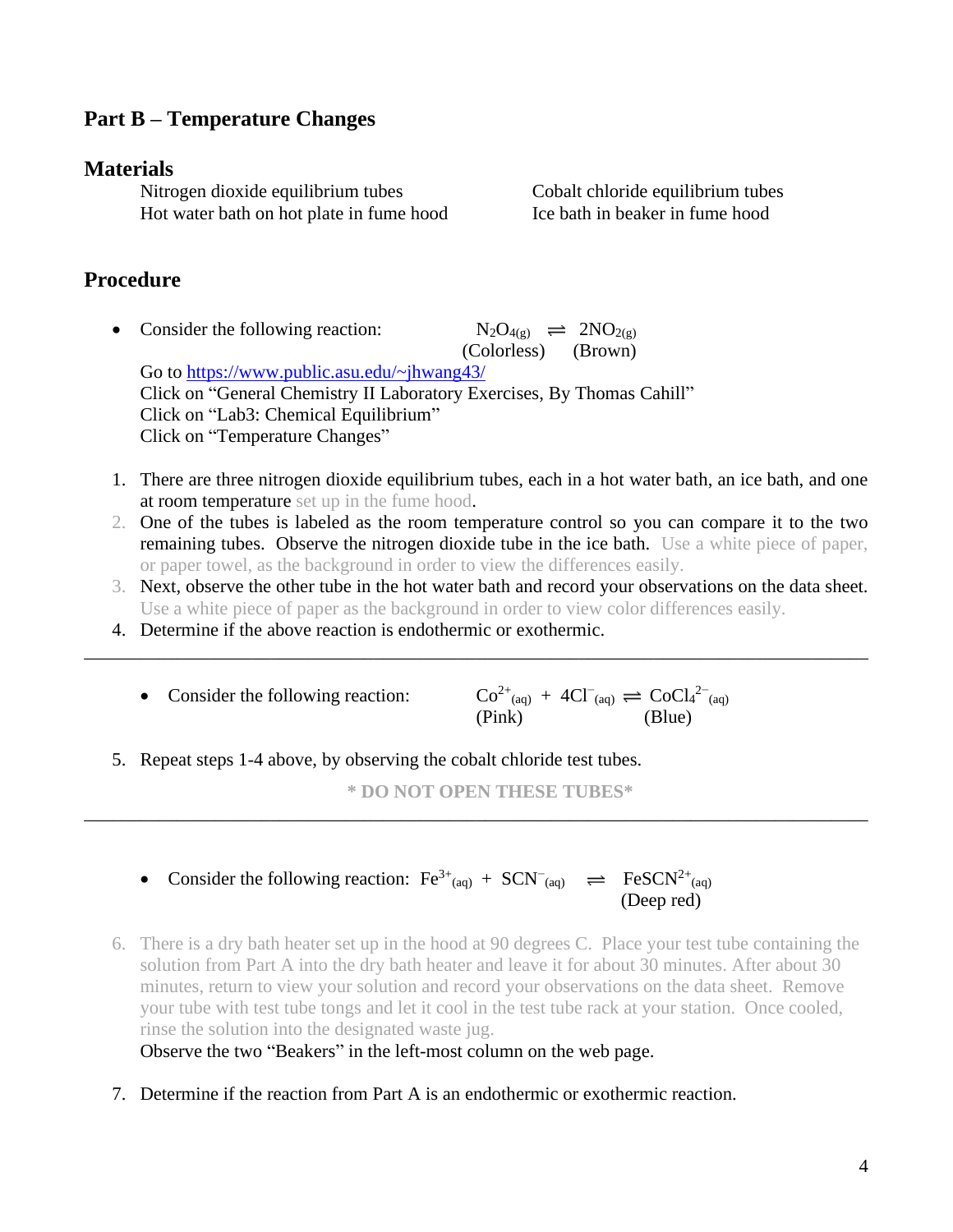#### **Part C – Common Ion Effect**

The common ion effect describes the dissociation effects of two dissolved solutes that contain the same ion. For example, if both sodium acetate and acetic acid are dissolved in the same solution, they both dissociate and produce acetate ions, as shown in the following equations:

Acetic acid:  $\text{HC}_2\text{H}_3\text{O}_{2(1)} \rightleftharpoons \text{H}^+_{\text{(aq)}} + \text{C}_2\text{H}_3\text{O}_2^-_{\text{(aq)}}$ Sodium acetate:  $NaC_2H_3O_{2(s)} \rightarrow Na^+_{(aq)} + C_2H_3O_2^-_{(aq)}$ 

Sodium acetate dissociates completely, but acetic acid is a weak acid and only slightly dissociates. According to Le Chatelier's principle, the addition of acetate ions from sodium acetate will suppress the ionization of acetic acid and will shift the equilibrium to the left resulting in a decrease in the hydrogen ion concentration. The hydrogen ion concentration is inversely related to the pH of the solution, thus, a solution containing a high concentration of  $H^+$  will have a lower pH and will be more acidic.

The rate of reaction between sodium carbonate and an acid depends on the concentration of hydrogen ions in the solution. The reaction between a carbonate and an acid is a two step process where the first reaction transfers hydrogen ions to the carbonate to form carbonic acid and the second step is the decomposition of the carbonic acid into  $CO<sub>2</sub>$  gas and  $H<sub>2</sub>O$ , as shown below:

$$
CO3^{2-} (aq) + 2 H^+(aq) \rightarrow H_2CO_{3(aq)}
$$

$$
H_2CO_{3(aq)} \rightleftharpoons H_2O_{(l)} + CO_{2(g)}
$$

Therefore, acidic solutions containing a higher concentration of hydrogen ions will produce more CO<sub>2</sub>. This part of the lab experiment will study the difference in hydrogen ion concentrations in an acetic acid/water solution and an acetic acid solution containing excess acetate ions. The reaction progress will be measured by observing the time taken for carbon dioxide to evolve in each solution as foamy bubbles. The rate at which the foam rises depends on the rate of carbon dioxide produced, which depends on the concentration of hydrogen ions in solution.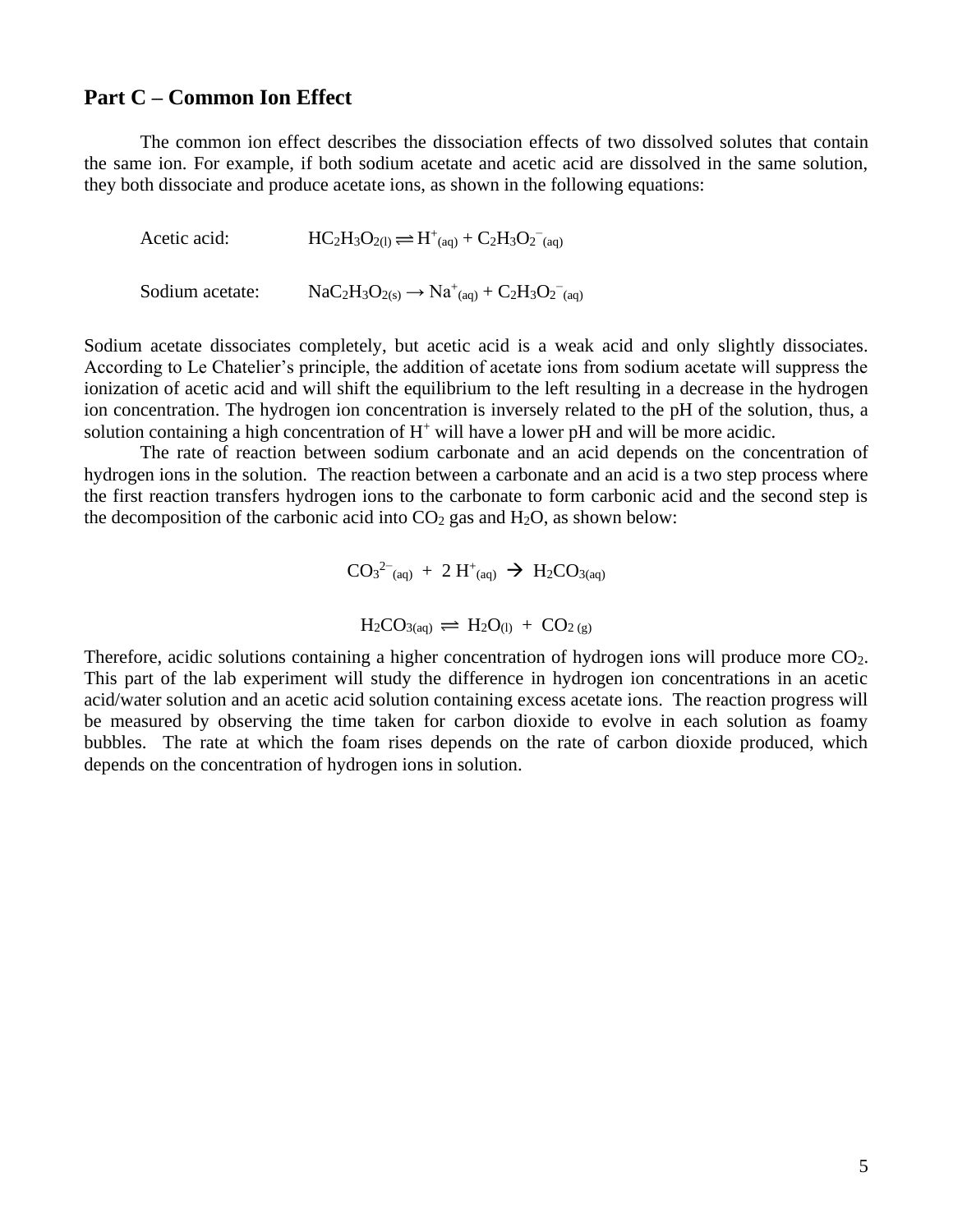## **CONTINUED Part C – Common Ion Effect**

### **Materials**

100mL graduated cylinder Generic hand soap  $4M \text{ NaC}_2\text{H}_3\text{O}_2$  10mL graduated cylinder Saturated NaHCO<sub>3</sub> solution Plastic pipets

Stop Watch 10M glacial acetic acid  $HC_2H_3O_2$ 

## **Part C Procedure**

Go to<https://www.public.asu.edu/~jhwang43/> Click on "General Chemistry II Laboratory Exercises, By Thomas Cahill" Click on "Lab3: Chemical Equilibrium" Click on "Common Ion Effect"

### Trial 1 - Acetic Acid/H2O:

- **1)** Add 1 mL of 10M acetic acid to a clean, dry 100 mL graduated cylinder, **by click on "Click to Add 1 mL 10M Acetic Acid"**
- **2)** Add 2 drops of soap, **by click on "Click to Add 2 drops of soap"**
- 3) Swirl the solution in the graduated cylinder gently to ensure the soap is distributed evenly in the acetic acid and has not settled to the bottom. Ignore any bubbles evolved at this step.
- **4)** Add 10 mL of DI water, **by click on "Click to Add 10 mL DI wate"**
- 5) Again, mix the solution gently and ignore any additional bubbles that evolve.
- 6) Adding in the NaHCO<sub>3</sub> in the next step will cause a large amount of bubbles to rise up the graduated cylinder. The bubble formation will be timed from the moment the NaHCO3 is added to the solution in the graduated cylinder to the moment that the bubbles stop progressing up the cylinder. Make sure that one group member is ready with a stopwatch to clock the amount of time it takes for the bubbles to rise to the top of the graduated cylinder.
- **7)** Measure 4 mL of NaHCO<sub>3</sub> using a 10 mL graduated cylinder and then add it to the acid/soap solution, **by click on "Click to Add 4 mL of NaHCO3".** Record the time of the reaction. The reaction starts *when the NaHCO<sup>3</sup> is added* and it ends *when the column of bubbles stops rising*. This reaction will proceed rapidly.

#### Trial 2 - Acetic acid/Acetate solution:

- 8) Empty the contents of the graduated cylinder into the designated waste jug.
- 9) Clean and dry the graduated cylinder.
- 10)Repeat the above procedure, but add 10 mL of 4M NaC2H3O2, **by click on "Click to Add 10 mL of NaC2H3O2",** instead of DI water in Step #3.
- 11)Record the time of the reaction on the data sheet.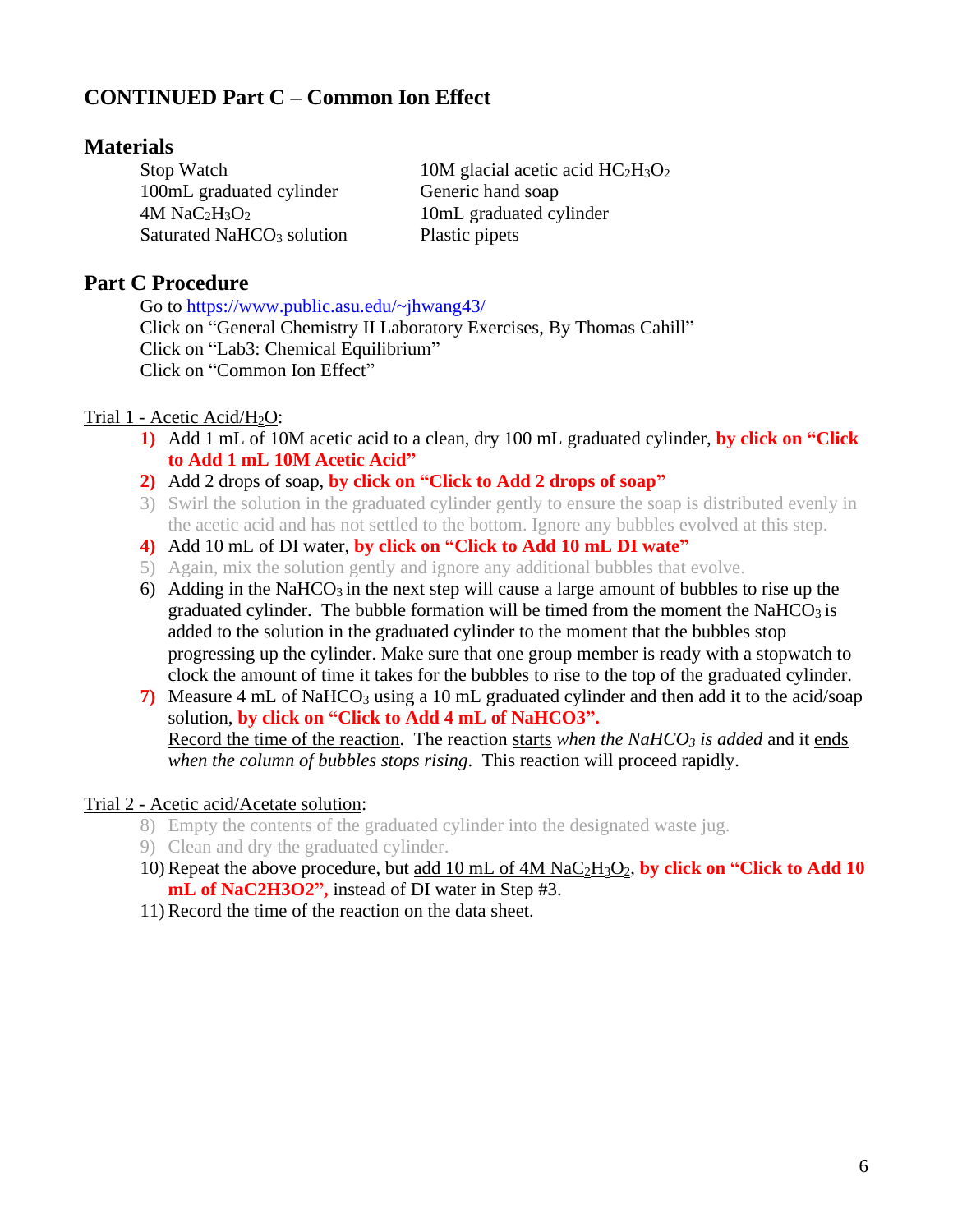# **Chemical Equilibrium Lab Results**

## **Part A Data**

 $\text{Fe}^{3+}$ <sub>(aq)</sub> +  $\text{SCN}^-$ <sub>(aq)</sub>  $\implies$   $\text{FeSCN}^{2+}$ (Dark Red Complex)

| <b>Test</b><br>tube     | <b>Reagent Added</b> | <b>Observed</b><br><b>Color Change</b> | <b>Reaction Shift</b><br>(left or right) | <b>Explanation in terms of</b><br>Le Chatelier's Principle |
|-------------------------|----------------------|----------------------------------------|------------------------------------------|------------------------------------------------------------|
| $\mathbf{1}$            | <b>Control</b>       | <b>No Reaction</b>                     | <b>No Shift</b>                          | <b>Equilibrium State</b>                                   |
| $\boldsymbol{2}$        |                      |                                        |                                          |                                                            |
| $\overline{\mathbf{3}}$ |                      |                                        |                                          |                                                            |
| $\overline{\mathbf{4}}$ |                      |                                        |                                          |                                                            |
| 5                       |                      |                                        |                                          |                                                            |
| $\boldsymbol{6}$        |                      |                                        |                                          |                                                            |
| $\overline{7}$          |                      |                                        |                                          |                                                            |
| $\bf{8}$                |                      |                                        |                                          |                                                            |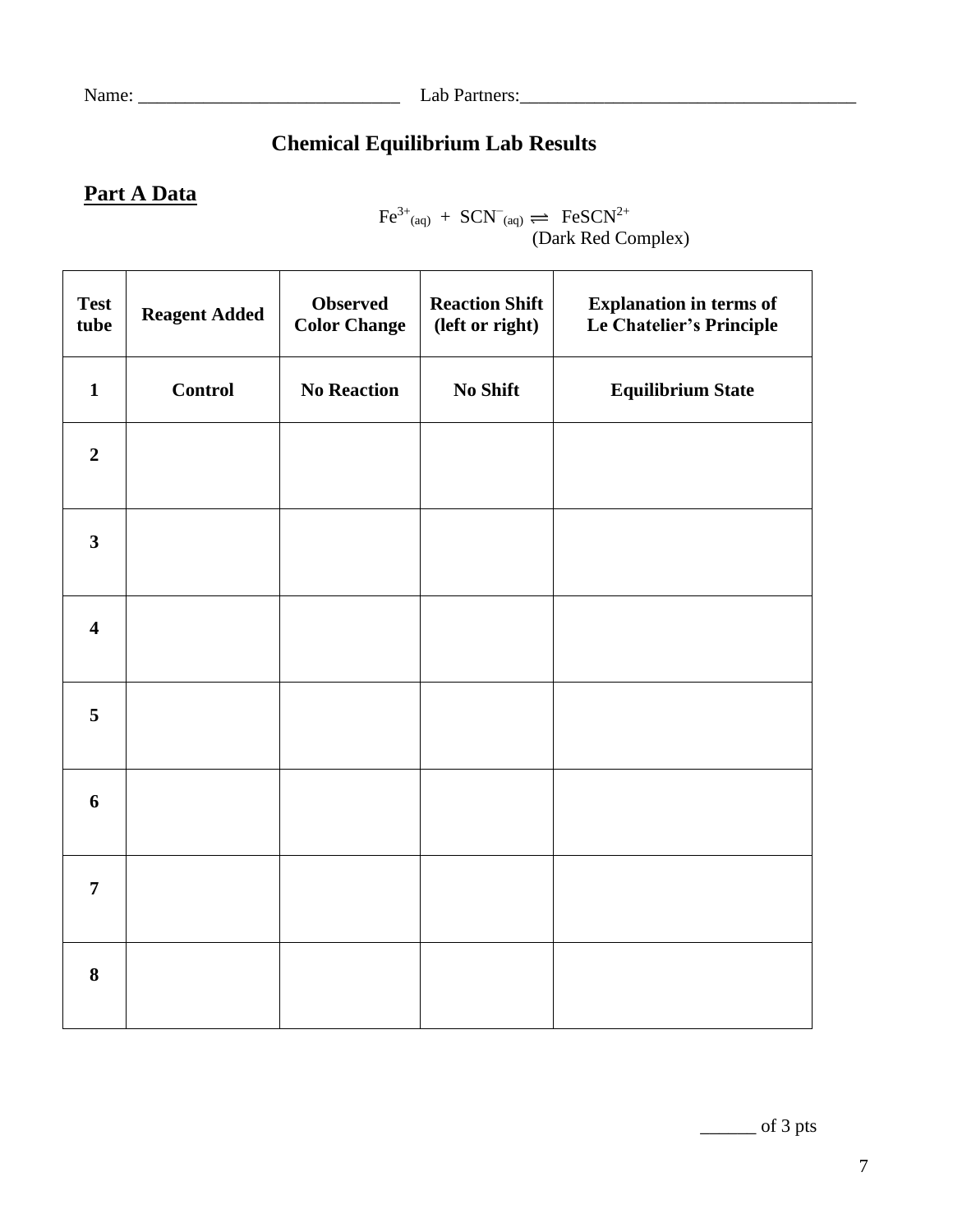#### Write the net ionic equations for the reactions occurring in test tubes 4 through 8 after the addition of each reagent to the stock solution. Test tube 4 is provided as an example.

Make sure the reactions are balanced and that the charges are given for the ionic species!

| $\overline{\mathbf{4}}$ | $Ag^{\dagger}$ (aq) + $SCN^{\dagger}$ (aq) $\implies AgSCN_{(s)}$ |
|-------------------------|-------------------------------------------------------------------|
| $5\phantom{.0}$         |                                                                   |
| 6                       |                                                                   |
| $\overline{7}$          |                                                                   |
| 8                       |                                                                   |

\_\_\_\_\_\_ of 2 pts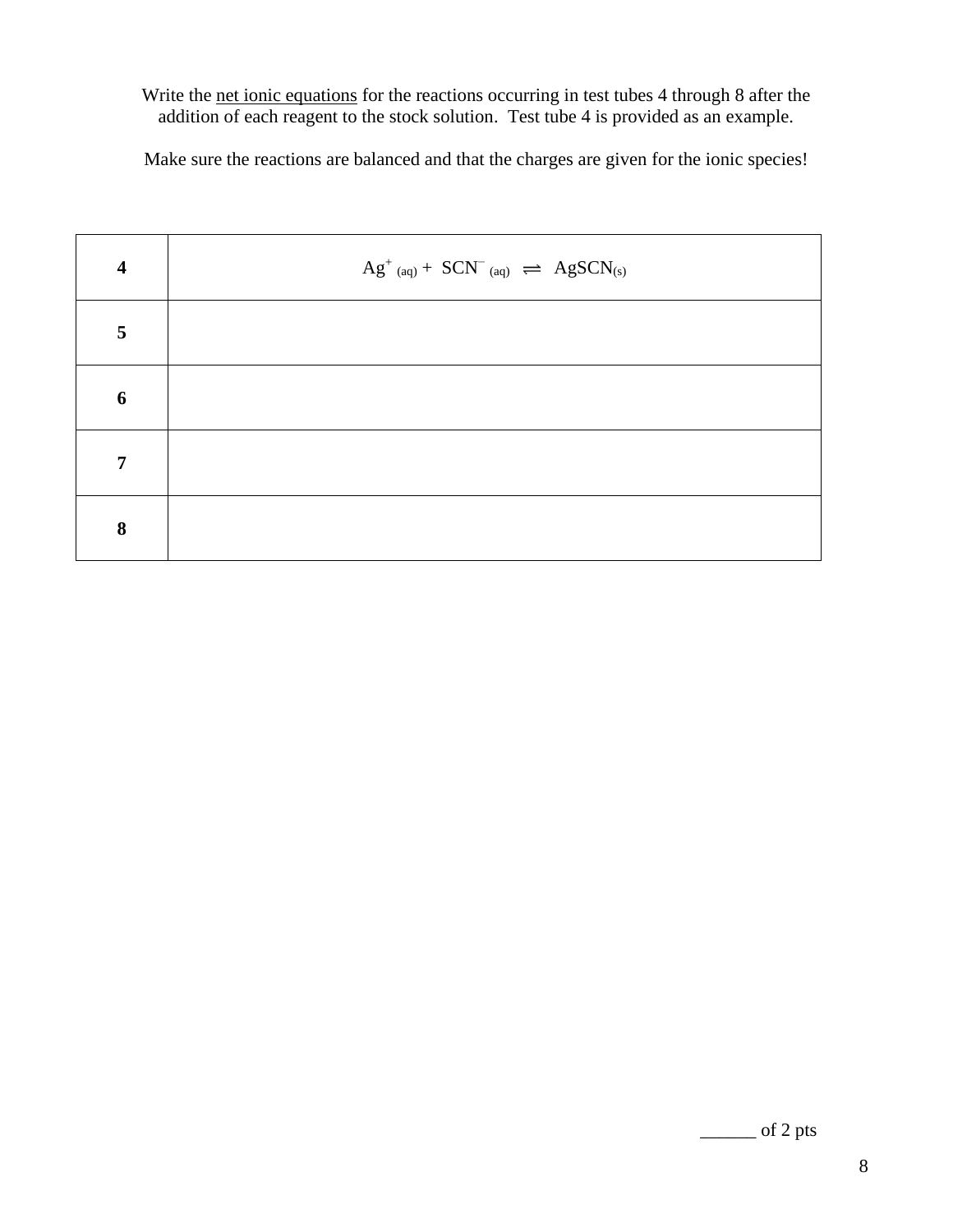# **Part B Data**

|             | $N_2O_{4(g)}$ $\implies$ 2 $NO_{2(g)}$<br>Colorless<br><b>Brown</b> |                                                                                                                                             |
|-------------|---------------------------------------------------------------------|---------------------------------------------------------------------------------------------------------------------------------------------|
|             | <b>Observed Color Change</b>                                        | <b>Exothermic / Endothermic</b><br><b>Reaction?</b>                                                                                         |
| <b>HOT</b>  |                                                                     |                                                                                                                                             |
| <b>COLD</b> |                                                                     |                                                                                                                                             |
|             | (Pink)                                                              | $Co^{2+}$ <sub>(aq)</sub> + 4Cl <sup>-</sup> <sub>(aq)</sub> $\rightleftharpoons$ CoCl <sub>4</sub> <sup>2-</sup> <sub>(aq)</sub><br>(Blue) |
|             | <b>Observed Color Change</b>                                        | <b>Exothermic / Endothermic</b><br><b>Reaction?</b>                                                                                         |
| <b>HOT</b>  |                                                                     |                                                                                                                                             |
| <b>COLD</b> |                                                                     |                                                                                                                                             |
|             |                                                                     | $\text{Fe}^{3+}$ (aq) + $\text{SCN}^-$ (aq) $\implies$ $\text{FeSCN}^{2+}$<br>(Dark Red)                                                    |
|             | <b>Observed Color Change</b>                                        | <b>Exothermic / Endothermic</b><br><b>Reaction?</b>                                                                                         |
| <b>HOT</b>  |                                                                     |                                                                                                                                             |

 $\frac{1}{\sqrt{2\pi}}$  of 6 pts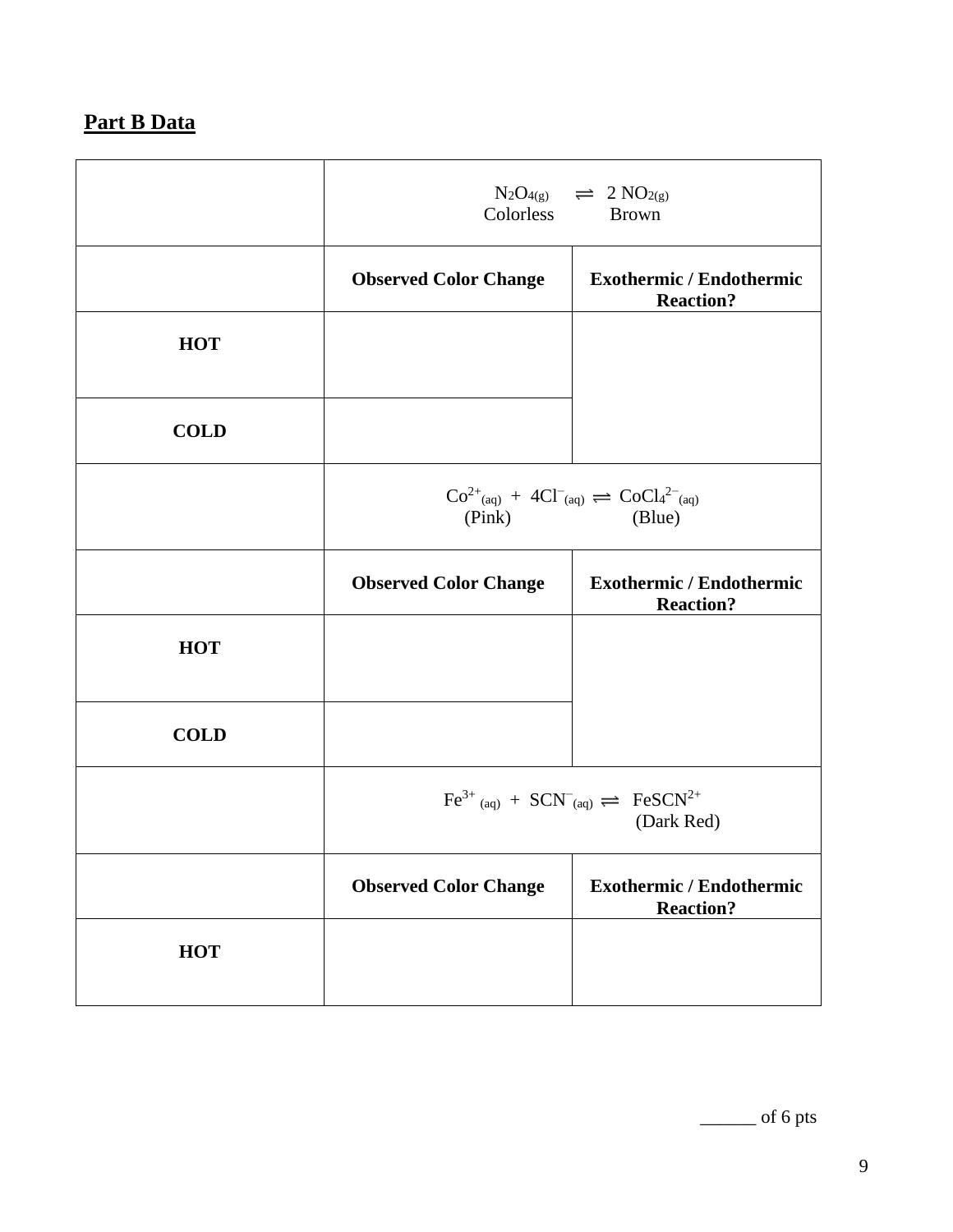## **Part C Data**

| Trial $1 -$ Acetic Acid/H <sub>2</sub> O | <b>Bubble Rising Time:</b> | seconds |
|------------------------------------------|----------------------------|---------|
|                                          |                            |         |
| Trial 2 – Acetic Acid/Acetate            | <b>Bubble Rising Time:</b> | seconds |

Given the balanced chemical equations for the reactions that are occurring in this system, answer the following questions:

|    | $CH_3COOH \Leftrightarrow CH_3COO^- + H^+$ | (ionization of acetic acid)      |
|----|--------------------------------------------|----------------------------------|
| 2. | $H^+ + HCO_3^- \Leftrightarrow H_2CO_3$    | (protonation of carbonate)       |
|    | $H_2CO_3 \rightarrow H_2O + CO_2$          | (decomposition of carbonic acid) |

1. Which of the reactions written above is the rate-limiting reaction and how do you know that it is the rate limiting reaction?

2. Using Le Chatelier's principle, explain how the common ion effect exhibited in Trial 2 affects the pH of a solution.

3. Using Le Chatelier's Principle, explain the differences in the reaction time between the Acetic acid/DI water experiment and the Acetic acid/NaC<sub>2</sub>H<sub>3</sub>O<sub>2</sub> experiment.

 $\rule{1em}{0.15mm}$  of 5 pts